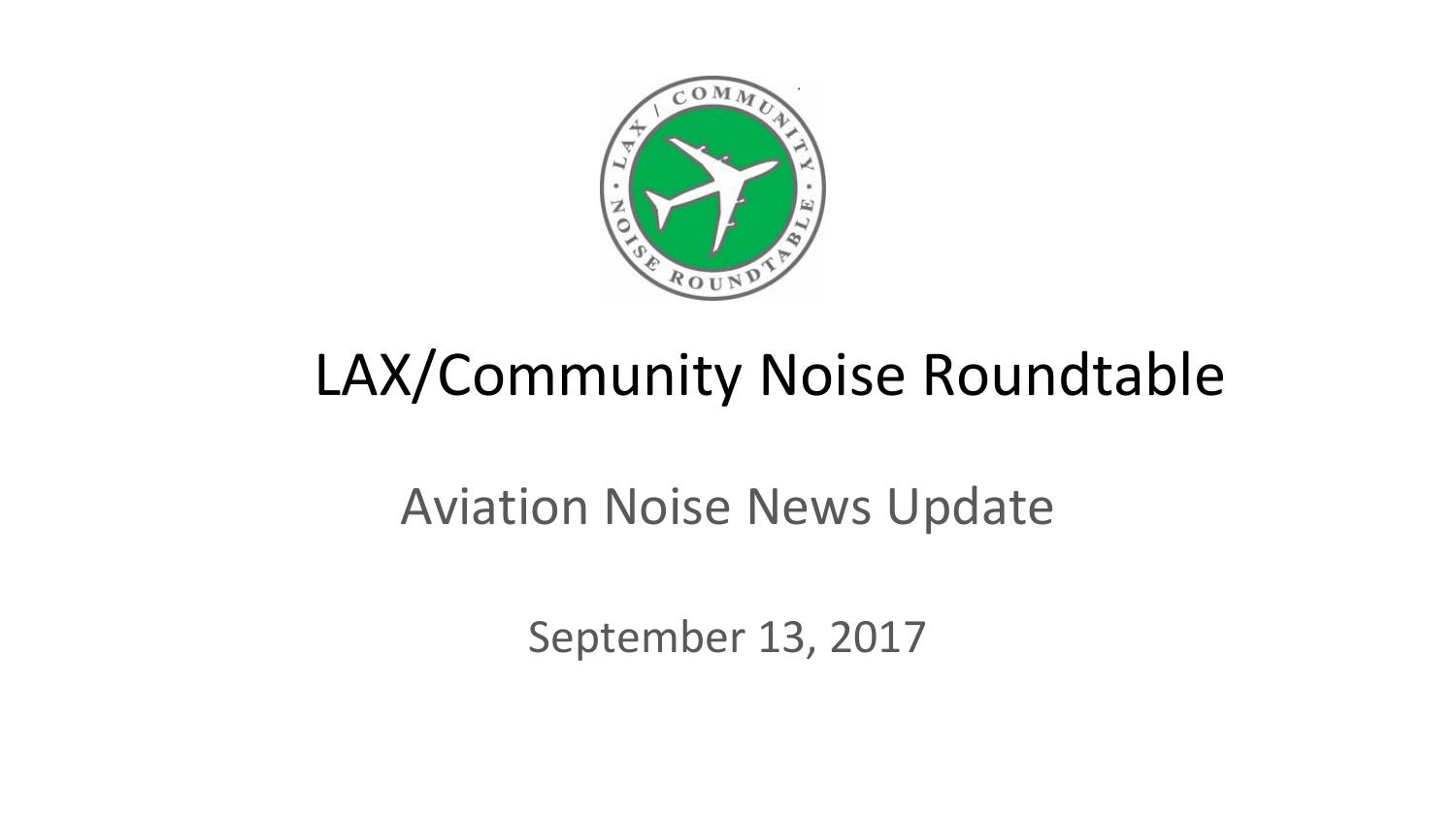### **FAA Reauthorization Unlikely Before 9/30 Deadline**



With no consensus between the House and Senate on a multi-year FAA funding reauthorization bill just a few legislative days away from the September 30<sup>th</sup> deadline, a short-term FAA funding bill is likely

- Privatization of the air traffic control (ATC) function of the FAA remains the primary impediment to reaching agreement on a multiyear bill
- The current version of the Senate funding bill bans the creation of an independent ATC organization
- The House bill supports ATC privatization, but lobbying against ATC privatization has been heavy
- Both versions of the bill include increase funding of the FAA, which also supports aircraft noise research, funding for noise compatibility programs, and funding for noise mitigation programs including sound insulation
- Both chambers must agree on the language of the bill before the President can sign it into law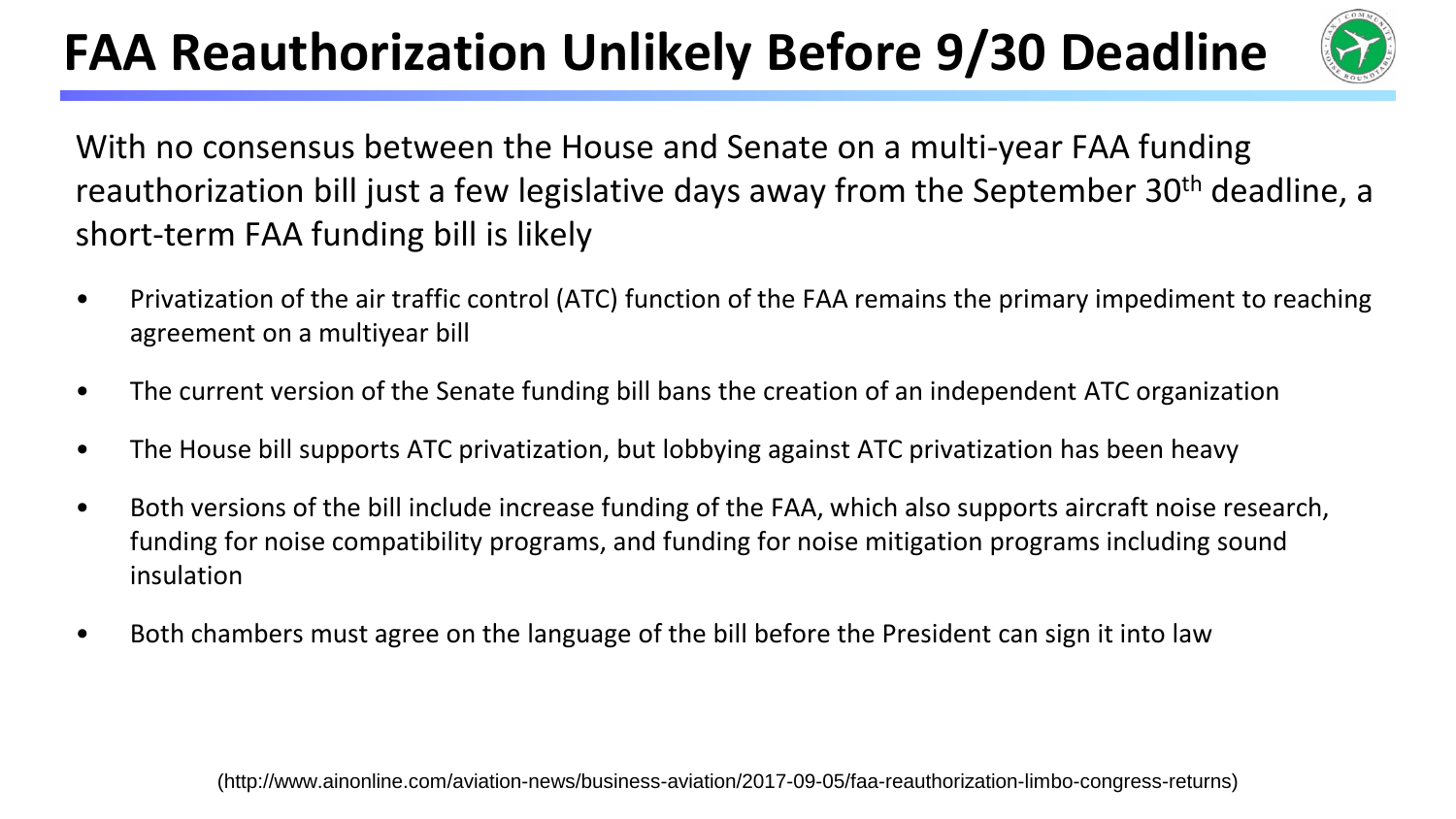## **Southwest Takes Delivery of First Boeing 737-8 MAX**



On August 29, 2017, Southwest Airlines took delivery of the first 200 737-8 MAX aircraft on order with 14 to expected to be delivered by year's end. Southwest was the launch customer for the 737-8 MAX

- Southwest expects the new aircraft will enter passenger service on October 1, 2017 as it retires its 737-300s (aka Classics), which have been in service since the 1980s
- Southwest is the last airline to operate the 737-300, which is the oldest aircraft in Southwest's fleet
- The 737-8 MAX is quieter and will burn more than 20 percent less fuel than the 737-300
- The 737-8 MAX uses larger and more efficient LEAP-1B engines as well as split winglets and airframe modifications to achieve its improved fuel efficiency and noise reduction



Photo Credit: Southwest Airlines

• Gary Kelly, the carrier's chairman and CEO said, "After 46 years of unprecedented success, Southwest Airlines has a lot more to do and a lot more places to go. Today, we have the airplane to take us there."

> (https://www.bloomberg.com/news/articles/2017-08-29/southwest-quietly-takes-delivery-of-its-first-boeing-737-max) (http://www.avgeekery.com/saying-goodbye-to-a-classic-the-last-flight-of-southwests-boeing-737-300s-is-near/) (http://www.wfaa.com/money/southwest-airlines-takes-its-first-737-max-from-boeing/471189513)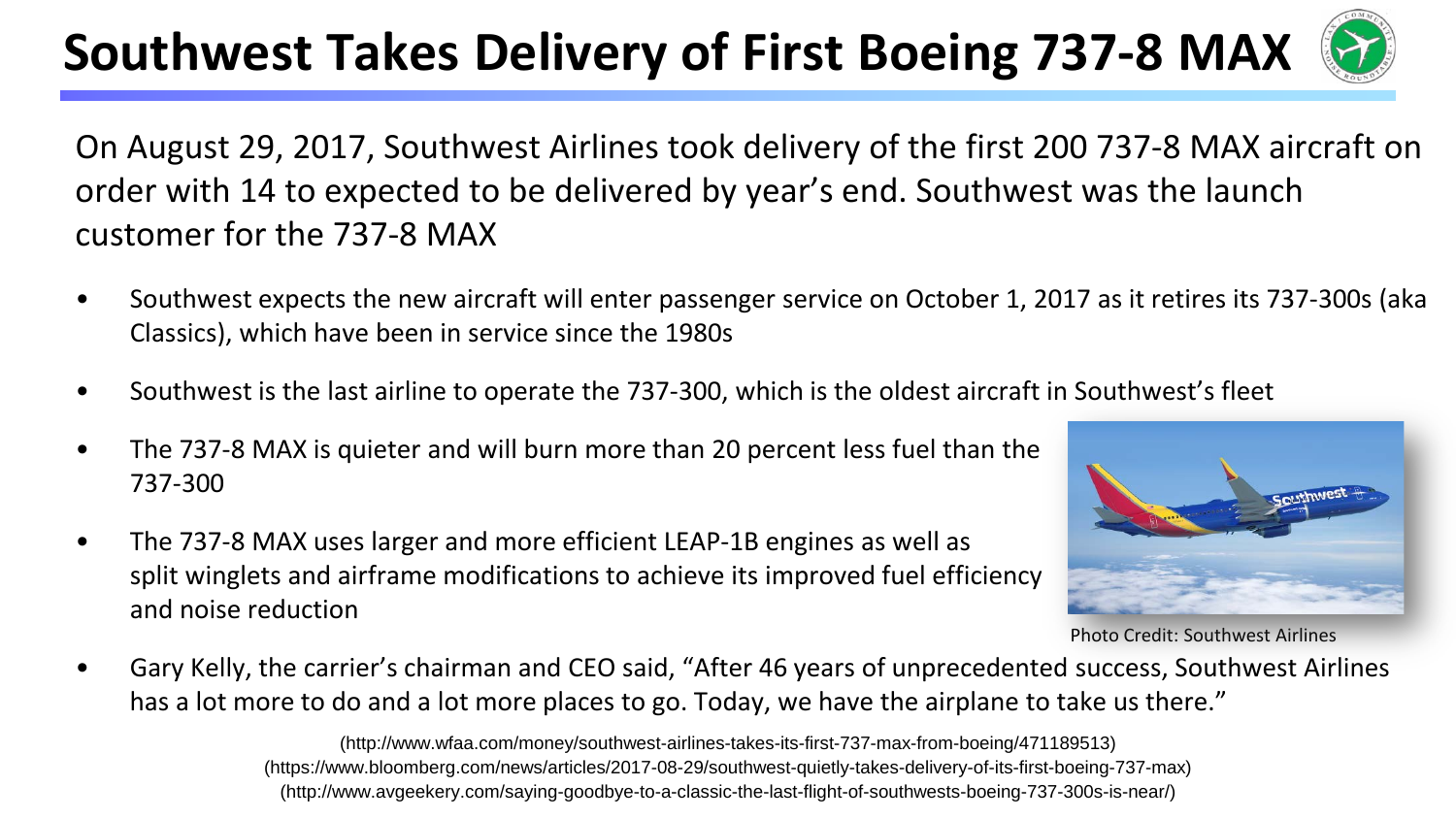

On August 7, 2017, the U.S. District Court for the Eastern District of New York issued a permanent injunction that removes noise and access restrictions on aircraft operations at East Hampton Airport

- In April 2015, the town of East Hampton adopted a year-round curfew from 11 p.m. to 7 a.m. daily; a year-round extended curfew for "noisy" aircraft from 8 p.m. to 9 a.m. daily; and a summertime one-trip-per-week limit for aircraft deemed by the town to be "noisy."
- The National Business Aviation Association (NBAA) and several other organizations brought suit against the Town arguing that the federal Airport Noise and Capacity Act of 1990 (ANCA) applies to all public-use U.S. airports, and that the Town's three noise and access restrictions were a violation of ANCA. The U.S. Court of Appeals for the Second Circuit in New York agreed with the plaintiffs.
- NBAA president and CEO Ed Bolen said, "For aircraft operations to be successful, it is essential to have a uniform and consistent set of rules. The courts clearly understand the longstanding policy that our country has a national aviation system, not one subject to a patchwork of local regulations."
- The Supreme Court refused to hear the Town's appeal.

(http://www.ainonline.com/aviation-news/business-aviation/2017-08-08/court-nullifies-hto-curfews-and-noiserestrictions?utm\_source=alerts&utm\_medium=email&utm\_campaign=2017-08-08&eid=325907546&bid=1833154)